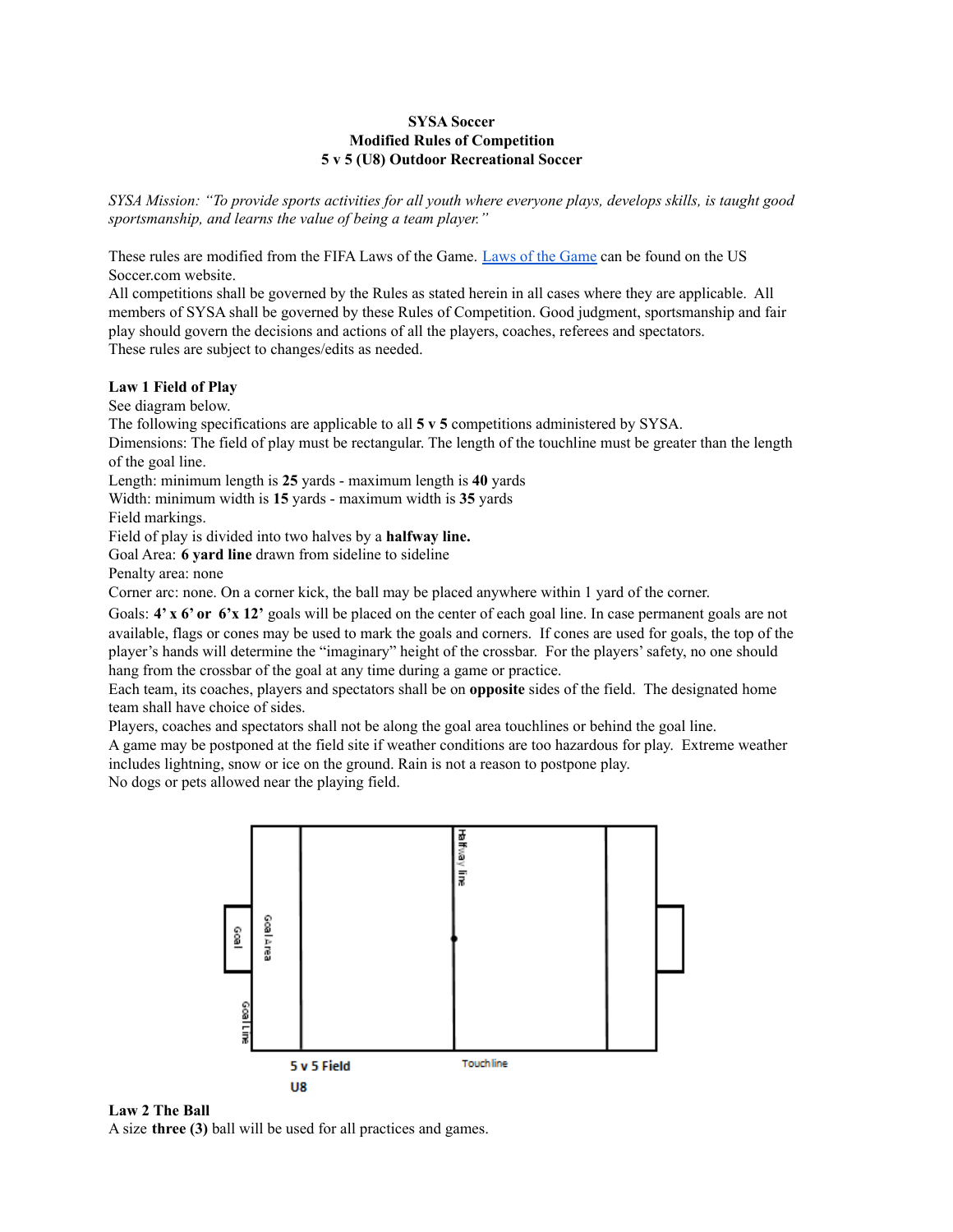The home team is responsible for providing the game ball.

## **Law 3 The Players**

The match is played by two teams, each consisting of not more than **five** (**5)** players, one who shall be the goalkeeper.

Maximum team roster is **ten (10)**. Each player shall receive 50% of the total playing time. The coach is responsible for enforcing this rule.

Defenders may remain in their own half of the field to teach basic positioning but defenders will not be allowed to simply remain within a few yards of the goal at all times.

Substitutions may be made, with the consent of the referee, during any stoppage of play or for an injury. Substitutions will be allowed in order to give an opportunity for all players to get equal playing time and to balance rather than run up the score.

Players not on the field of play must remain two (2) yards behind the touchline and not along the goal area or behind the goal line.

# **Law 4 Player Equipment**

Conform to FIFA Laws of the Game.

A minimum "official" uniform is the standard SYSA issued jersey with number and socks.

Shin guards are MANDATORY for practices and games. Socks must be worn up and over the shin guards. Safety.

A player must not use equipment or wear anything which is dangerous to himself or another player. All items of jewelry are prohibited and must be removed. Taping of earrings is prohibited. Players may tape a medical necklace or bracelet.

All or any member(s) of a team may wear extra protective clothing against the cold, including gloves without dangerous, protruding or hard objects provided that: (1) the proper team uniform is worn outermost; and (2) any hat should be without peak, bill or dangling or protruding object of any kind; and (3) referee discretion may be used to determine if an item of protective clothing is considered to go beyond the purpose of providing a means of retaining body heat.

No player shall be allowed to play in any regularly scheduled practice or game with an injury or a known medical condition, which can be communal or aggravated by playing.

Prosthetic Devices require a physician's permission before a player may play and it must state the player needs to wear the device in order to play. Even then, such devices must pose no danger to other players on the field. The referee's judgment shall be the final determining factor.

# **Law 5 The Referee**

Games will be officiated by a parent or coach from both teams. A parent/coach from the home team will referee the first half and a parent/coach from the away team will referee the second half. The parent/coach must refrain from coaching while refereeing.

It shall be the duty of the parent/coach refereeing the game to encourage clean competition and good sportsmanship at all times and to enforce the rules and regulations of the league.

The coach/parent refereeing the game will have the responsibility of ensuring that any player bleeding from a wound leaves the field of play. The player may only return on receiving a signal from the coach/parent refereeing the game who is satisfied that the bleeding has stopped.

# **Law 6 Other Officials**

None.

# **Law 7 Duration of the Match**

**Four (4)** x **ten** (**10**) minute quarters with 1-minute quarter breaks and a 5-minute halftime break.

# **Law 8 Start and Restart of Play**

Conform to the FIFA Laws of the Game, with the exception that the defending team is at least **ten (10) feet** from the ball until it is in play.

A goal shall not be scored directly from a free kick/kickoff/goal kick/corner kick without the ball being touched by at least one other player on either team.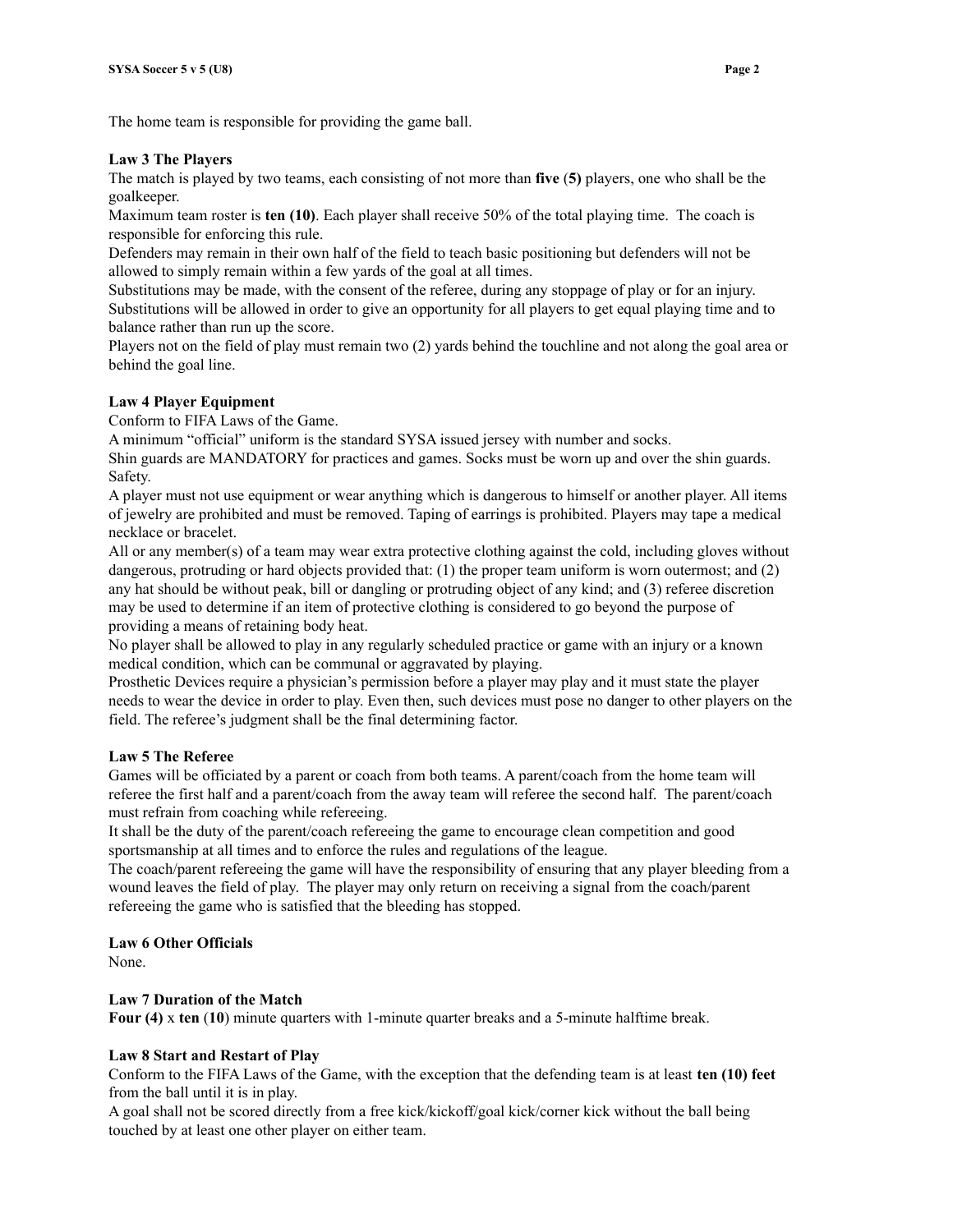Restarting play after a temporary delay, there will be a drop ball for the team that last touched the ball at the spot where the ball was declared dead. The opponents shall be **ten (10) feet** away.

Goalkeeper kicks and punts are NOT allowed. Goalkeepers may roll, throw or place the ball down and pass the ball. The opposing team must move behind the halfway line until the goalkeeper puts the ball into play. The goalkeeper may choose to restart play before the opponents have retreated behind the halfway line.

### **Law 9 Ball in and Out of play.**

Conform to the FIFA Laws of the game.

The ball is out of play when it has wholly crossed the goal line or whole touchline, whether it is on the ground or in the air. "The whole ball over the whole line."

The ball is out of play, when the referee has stopped the game.

## **Law 10 Method of Scoring**

Conform to the FIFA Laws of the game.

A goal is scored when the whole of the ball has crossed the whole of the goal line on the ground or in the air between the goal posts (flags) and under the crossbar (height of the flags).

In the event that cones are used for markers, the height of the crossbar will be determined by the height of the goalkeeper's hands.

There will be no published team standings and game scores will not be recorded.

### **Law 11 Offside**

None. The offside rule will not apply to any 5 v 5 match however the intent of the rule will be followed. Positioning a player in front of the opponent's goal irrespective of the location of the ball on the field is contrary to the aims of the program. The referee shall take appropriate action to prevent this kind of play (an indirect kick to the offended team and instructional statements to the violating players and coach).

#### **Law 12 Fouls and Misconducts**

Conform to the FIFA Laws of the game.

Play should be stopped when a player acts in a careless, reckless or dangerous manner. The volunteer coach/official should explain the infringement to the player. Play is restarted with indirect free kick for the opposing team.

Fouls against an opponent may include: charges, jumps at, kicks or attempts to kick, pushes, strikes or attempts to strike, tackles or challenges, trips or attempts to trip, holds an opponent, impedes an opponent with contact, or spits at an opponent. *Deliberately* handling the ball is a foul.

No heading.

No slide tackling.

No goalkeeper drop kicks or punts.

Not every touch of the ball to a player's hand or arm is an offense.

No contact will be made with the goalkeeper who has possession of the ball. A goalkeeper with one finger on the ball is considered to have possession. A goalkeeper is considered to be in control of the ball when touching the ball with any part of the hand or arm.

Misconduct: No cards shall be shown to this age group. A referee may ask a player to temporarily sub out if the behavior would have warranted a misconduct.

If a player is too rambunctious, the referee should ask the coach to make a substitution to give the child a chance to calm down before returning to play.

#### **Law 13 Free Kicks**

Conform to the FIFA Laws of the Game, with the exception that all free kicks are INDIRECT and the opponents are to be at least **ten (10)** feet away from the ball until it is kicked.

A goal cannot be scored from an INDIRECT free kick unless the ball has been played or touched by a player other than the kicker before passing through the goal.

The kicker shall not play the ball a second time until it has been touched or played by another player.

#### **Law 14 Penalty Kicks**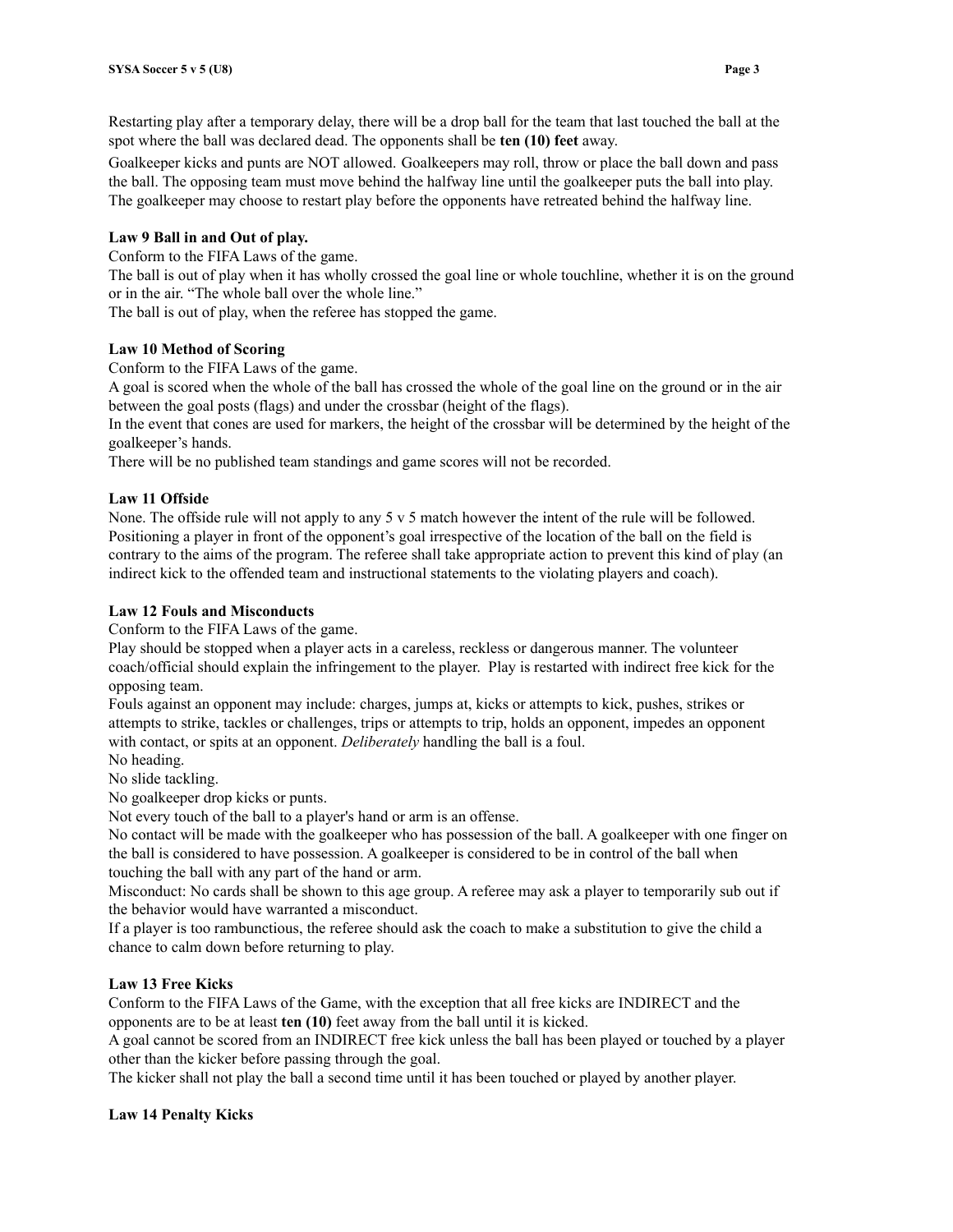None. Penalty kicks will not be awarded at this age level.

## **Law 15 Throw In**

Conform to the FIFA Laws of the Game. The ball is out of play when it has wholly crossed the whole touchline, whether it is on the ground or in the air.

The throw in shall be taken from the point where it crossed the touch line by a player of the opposing team. The thrower must face the field of play and must keep both feet on the ground while releasing the ball. He/she shall use both hands on both sides of the ball to deliver the ball from behind and over his/her head. **One do-over** may be allowed if an incorrect throw in occurs. Before the re-throw, the referee will instruct the thrower on proper technique and then proceed with the re-throw.

The thrower may not play the ball until another player has touched it. If the thrower plays the ball a second time before another player has touched it, the above re-throw rules will apply.

A goal shall not be scored directly from the throw-in.

# **Law 16 Goal Kick**

When the whole of the ball passes over the whole of the goal line, excluding the portion between the goal posts and under the crossbar (either in the air or on the ground), having last been played by one of the players on the attacking team, a goal kick will be awarded.

A goal kick may be taken from anywhere inside the goal area by any member of the defending team. The kicker shall not play the ball a second time until it has been touched or played by another player. The ball is in play when it is kicked.

The opposing team must move behind the **halfway line** during a goal kick until the ball is put into play. The team taking the goal kick may choose to restart play before the opponents have retreated behind the halfway line.

### **Law 17 Corner Kick**

Conform to the FIFA Laws of the Game with the exception that the ball shall be placed in the corner of the field and the opposing players are to be at least **ten (10) feet** from the ball until it is kicked. When the whole of the ball passes over the whole of the goal line excluding that portion between the goal posts and under the crossbar, (either in the air or on the ground), having last been played by one of the defending team, a player of the attacking team shall have a corner kick.

The ball shall be placed in the **general vicinity** of the corner and shall be kicked into play from that position by an attacking player.

In a 5 v 5 match, a goal may **not** be scored directly from a corner kick.

The kicker shall not play the ball a second time until it has been touched or played by another player.

### **Team Responsibilities**

All teams are responsible for the cleanup of the fields after each game. Please do not leave garbage on the sidelines.

Opposing coaches and players are encouraged to cheer for the other team at the end of the match. Team tunnel is a favorite for this age.

Please help put away the field signs and goals if your game is the last game of the day.

**Parents and Spectators** should enjoy and encourage the activity of the players and refrain from coaching during the match. Please cheer and acknowledge players that exhibit good sportsmanship.

# **Coach Responsibilities**

The coach or designated adult should attend every practice and every game. All coaches, team managers, and assistants must comply with all Risk Management requirements. There must be an approved adult at all functions.

The coach shall collect a WYS Medical Release form, available on the SYSA website, signed from the parent/guardian for all players and have access to these forms at all practices and games.

Coaches, their assistants or spectators are not allowed on the field of play during the game unless permission is given by the referee (in case of emergencies or unusual situations).